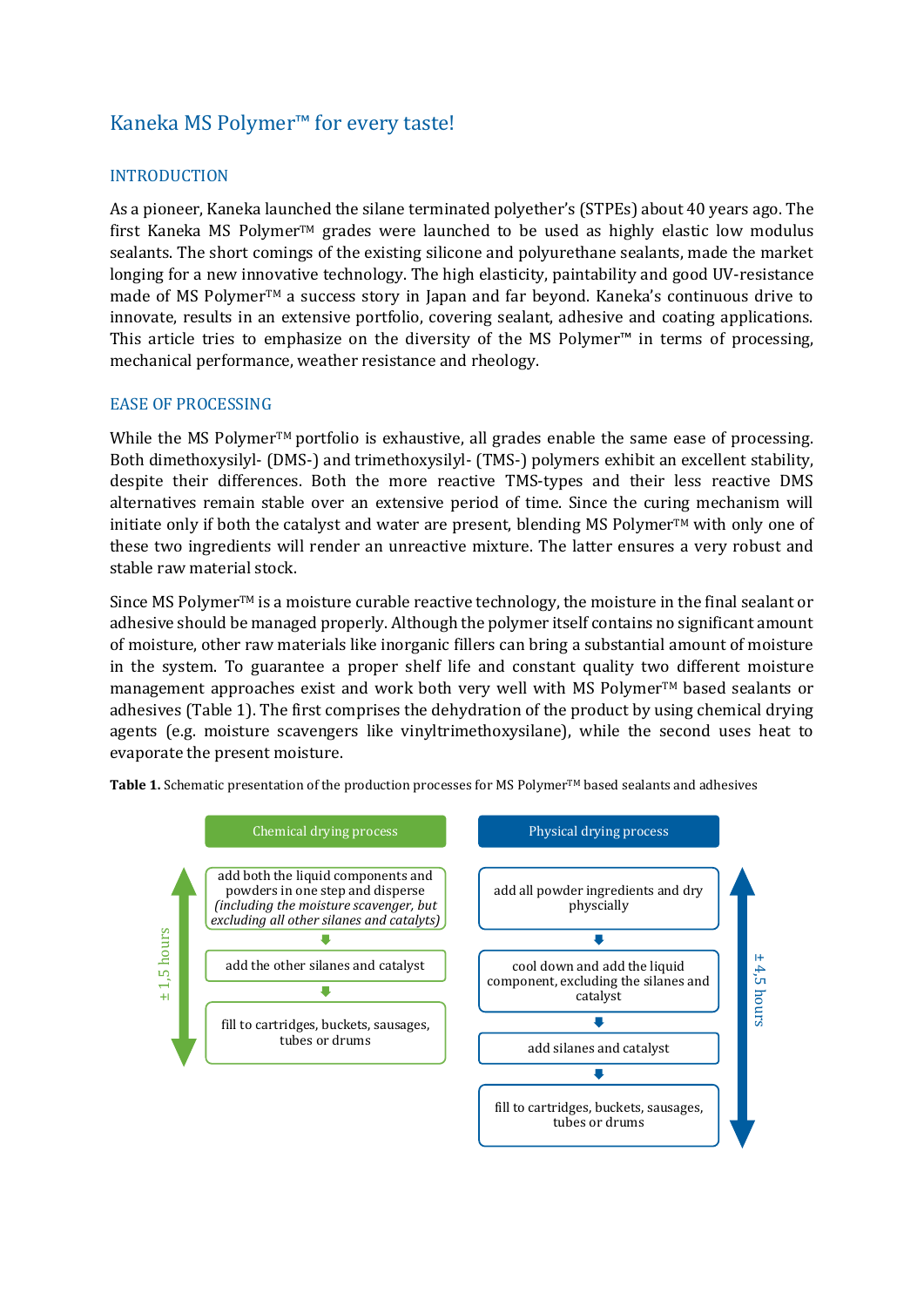The heating step in the physical drying process ensures an excellent storage stability, but requires a significant amount of energy and time to reach the desired temperatures. Moreover the silanes and catalyst can't be added at these high temperatures, resulting in an additional time-consuming cooling cycle. Recent innovations in the field of rheology modifiers, fillers and machinery have attributed to the improvement of the production process and therefore very short production cycles of about 1,5 hour per batch can be reached.

On top MS Polymer<sup>™</sup> grades are miscible with a wide variety of raw materials (Figure1) and enable production with the latest production technologies, like e.g. inline mixing. The latter can be used to add silanes, colour or catalyst to the paste, making the cleaning process of the mixing vessels much more relaxed. The former results in an extended toolbox of ingredients which can be incorporated to match certain specific properties. As an example, both the ground and precipitated calcium carbonate render homogenous matrixes after curing and exhibit excellent wetting properties in the MS Polymer<sup>TM</sup> matrix (Figure 1).



**Figure 1.** Scanning electron microscopy image of a MS Polymer™ based sealant filled with ground calcium carbonate (left) and precipitated calcium carbonate (right) to demonstrate the compatibility of both, (Secondary Electron Image, magnification 500x, 10kV)

### FROM SEALANTS TO ADHESIVES

Kaneka's continuous strive for innovation is reflected in the MS Polymer™ product portfolio. While in the 1970's the polymer portfolio was limited to highly elastic sealant materials, the last decades the trend towards harder adhesive grades was initiated. First by adding acryl modified MS Polymer<sup>TM</sup> grades and later by the launch of our high strength grades. A broad operation window can be obtained in which both sealant and adhesive grades can be found (Figure 2).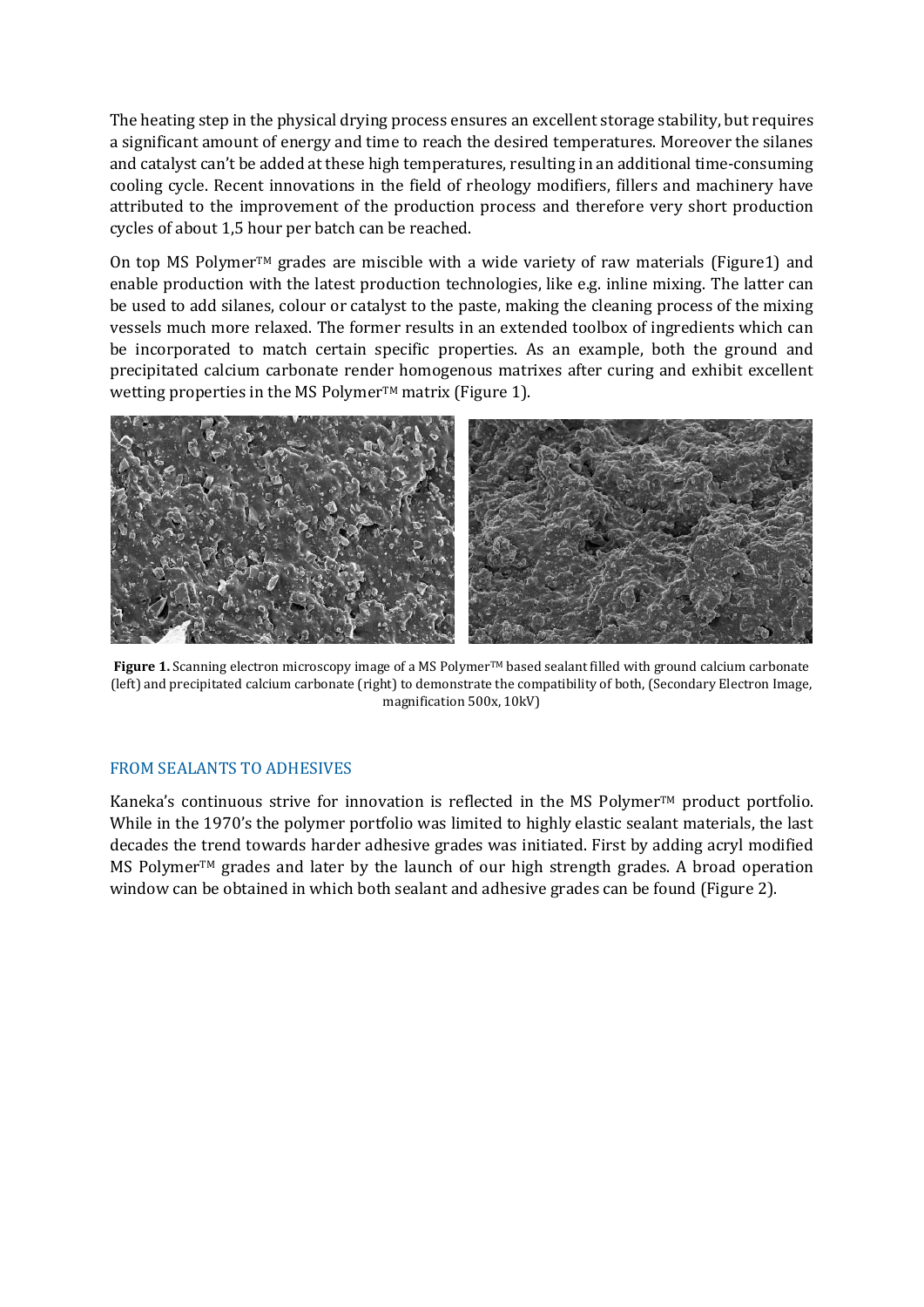

Figure 2. Range of mechanical performance of MS Polymer<sup>™</sup> based sealants and adhesives.

Besides the clear versatility in the mechanical performance, also the adhesion performance of MS Polymer™ based sealants and adhesives is famous. While the primer-less adhesion to metals is well-known in the industry, an outstanding adhesion performance to plastics can be obtained as well. Figure 3 shows the lap shear strength of an acryl modified MS Polymer™ to various unprimed substrates.



**Figure 3.** Lap shear strength results of an acryl modified MS Polymer™ based adhesive to unprimed stainless steel, polymethylmethacrylate (PMMA), polyvinylchloride (PVC), fibre reinforced plastics (FRP), acrylonitrile-butadienestyrene (ABS), polystyrene (PS) and polycarbonate (PC); 0,2 mm adhesive thickness and 14 days curing at 23°C and 50%RH; *Note: test results evaluated by Kaneka Belgium NV*

With the automotive market moving more and more towards lightweight materials, the need for structural adhesives with proper adhesion to plastics and composite materials becomes larger every day. The latest high strength MS Polymer™ grades could be used to serve such high demanding applications.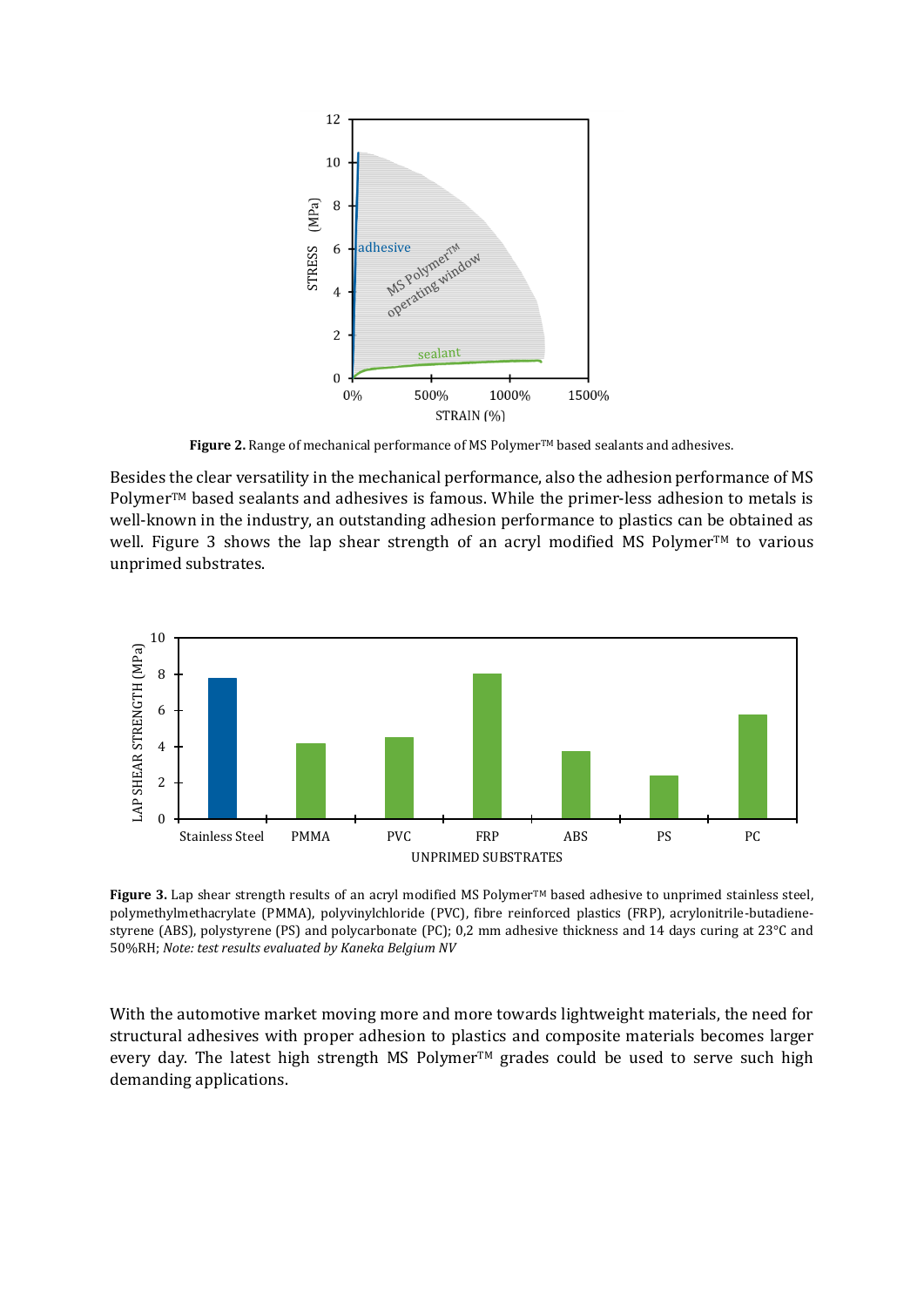#### FOR ANY CLIMATE

Sealants and adhesives based on Kaneka MS Polymer™ exhibit good weather resistance and standard DMS- or TMS- grades would be proper choices for standard sealants and adhesives. Moving to more demanding applications in which high levels of UV-radiation will be present or subtropical climates, the acryl modified MS Polymer<sup>TM</sup> (MAX and MA) would be the preferred choice. Figure 4 shows the relative hardness decay as a function of the relative irradiation of several MS Polymer™ grades. The exceptional performance of all MAX and MA grades is clear and if high demanding applications are targeted these polymers should be selected.



**Figure 4.** Hardness decay for different Kaneka MS Polymer<sup>TM</sup> grades, cured as pure polymer, without any additional stabilizers, fillers nor pigment [DMS in blue, TMS in green, MAX in red and MA in orange] exposed in Ci4000 weathero-meter from Atlas, cycle 1: 102 minutes of 0,51  $W/m^2$  radiation measured at 340nm and a black standard temperature (BST) of 65°C and chamber temperature (CT) of 38°C; cycle 2: 18 min of spray and 0,51 W/m² radiation measured at 340nm and a BST and CT of 38°C *Note: test results evaluated by Kaneka Belgium NV*

#### RHEOLOGICAL CENTIPEDE

For sealant and adhesives the performance of the final cured joint or bond is decisive, but also the application of the product itself is often one of the main focusses for formulators. Especially if craftsmen need to seal or bond large or difficult surfaces, the ease of processing for them becomes often the number one parameter to evaluate.

The more than 25 different MS Polymer<sup>TM</sup> grades include very low viscous reactive diluents ( $\pm$  0,5 Pa.s), low viscous (6 - 8 Pa.s) and high viscous (> 100 Pa.s) polymers. Blending polymers with various viscosities render unique properties for the uncured and cured sealant or adhesive, expanding the formulator's toolbox.